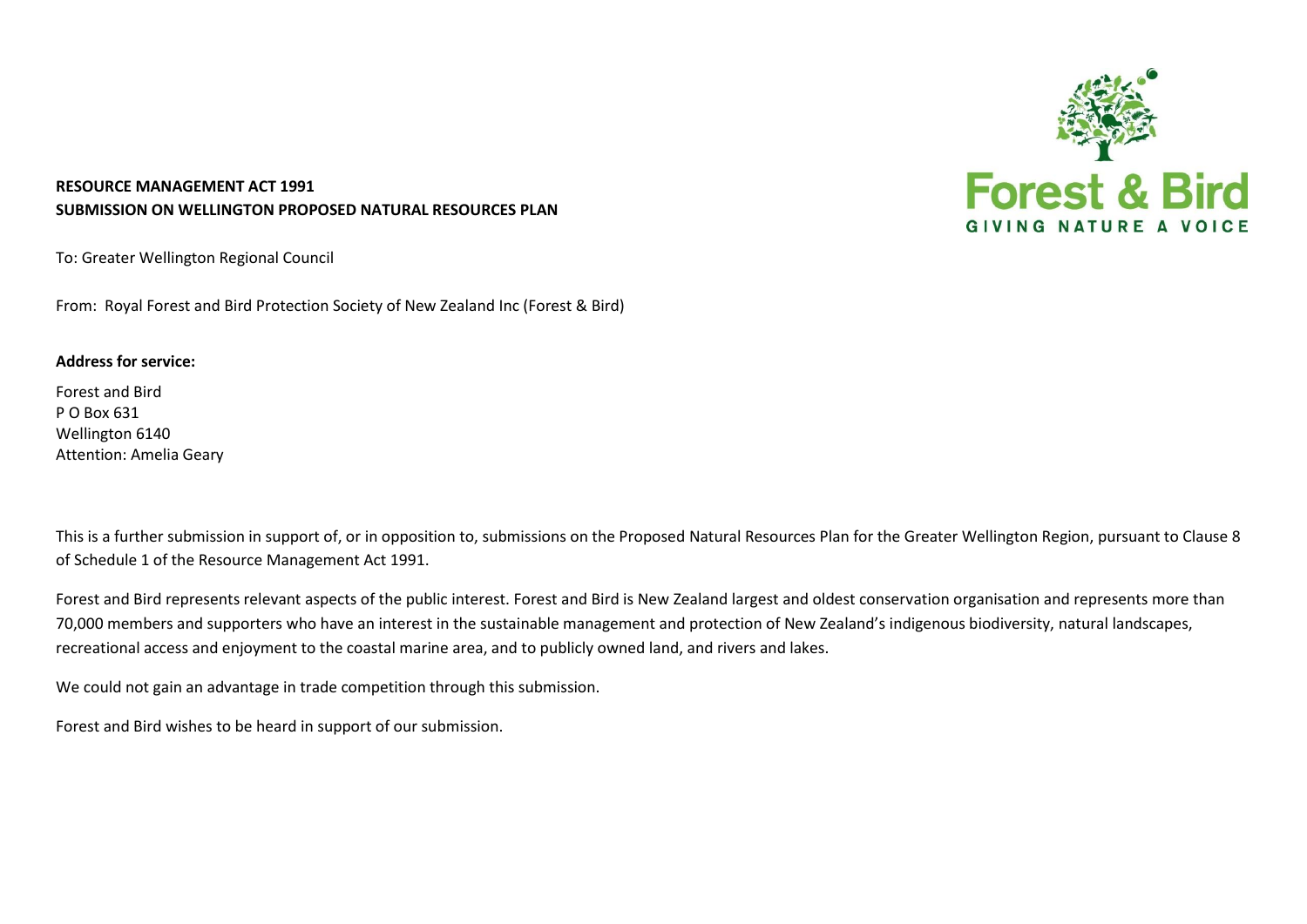| Details of the                                                                                                                                    | Original                | <b>Position</b> | Part(s) of the submission                                                                                                                                                  | <b>Reasons</b>                                                                                                                                                                                                                                                                                                                          | <b>Relief sought</b>                                                                                 |
|---------------------------------------------------------------------------------------------------------------------------------------------------|-------------------------|-----------------|----------------------------------------------------------------------------------------------------------------------------------------------------------------------------|-----------------------------------------------------------------------------------------------------------------------------------------------------------------------------------------------------------------------------------------------------------------------------------------------------------------------------------------|------------------------------------------------------------------------------------------------------|
| submission you are<br>commenting on                                                                                                               | submission<br>number    |                 | you support or oppose                                                                                                                                                      |                                                                                                                                                                                                                                                                                                                                         |                                                                                                      |
| Minister of Conservation<br><b>RMA Shared Services</b><br>Department of Conservation<br>Private Bag 3072<br>Hamilton 3240<br>Attn.: Rachel Penney | $\overline{\text{S75}}$ | Support         | We support the entire submission except<br>where points are in conflict with Forest &<br>Bird's original submission, in which case<br>our submission takes precedence.     | The submission is generally in<br>alignment with all relevant legislation<br>and policy documents.                                                                                                                                                                                                                                      | Allow entire submission where not in direct<br>conflict with Forest & Bird's original<br>submission. |
| Ian Benge and Martin Benge<br>6 Holmwood Road<br>Merivale<br>Christchurch 8014                                                                    | S83                     | Oppose          | Submission Point 1                                                                                                                                                         | P102(c) This policy is inappropriate<br>given the potential implications for<br>Taupō Swamp from large scale<br>catchment modification with suburban<br>development associated with the<br>northern growth area.<br>R127 This rule is inappropriate. The<br>damming or reclamation of outstanding<br>water bodies should be prohibited. | Disallow whole submission point.                                                                     |
|                                                                                                                                                   | S83                     | Oppose          | Submission Point 2                                                                                                                                                         | It is highly inappropriate to exclude<br>streams that are located within the<br>Plimmerton Farm site from Schedule<br>F1.                                                                                                                                                                                                               | Disallow whole submission point.                                                                     |
| <b>Environmental Defence</b><br>Society Incorporated<br>P.O. Box 91736<br>Victoria Street West<br>Auckland 1042<br>Attn: Madeleine Wright         | S110                    | Support         | General submissions 1-3                                                                                                                                                    | Regional plans must give effect to the<br>New Zealand Coastal Policy Statement<br>2010 and the National Policy Statement<br>Freshwater Management 2014.                                                                                                                                                                                 | Allow all three submission points.                                                                   |
|                                                                                                                                                   | S <sub>110</sub>        | Support         | Section 2.2 definition of "Biodiversity<br>offsets"                                                                                                                        | The definition aligns with international<br>best practise.                                                                                                                                                                                                                                                                              | Allow submission point.                                                                              |
| Wairarapa Regional Irrigation<br>Trust<br>316 Queen Street<br>P.O. Box 920<br>Masterton 5840<br>Attn: Geoff Copps                                 | S127                    | Oppose          | We oppose the proposed addition of a<br>new policy in Section 4.9 (Policies P107<br>to p127) Water Allocation policies and the<br>new Definition proposed for Section 2.2. | These proposed additions are<br>inconsistent with the purposes of the<br>RMA.                                                                                                                                                                                                                                                           | Disallow whole submission point.                                                                     |
| Kiwi Rail Holdings Limited<br>P.O. Box 593<br>Wellington 6140<br>Attn: Rebecca Beals                                                              | S140                    | Oppose          | We oppose the inclusion of the wording<br>"where values have been compromised"<br>regarding Objectives O33 and O35.                                                        | This wording adds subjectivity and does<br>not add clarity to the plan.                                                                                                                                                                                                                                                                 | Disallow submission points 22 and 23.                                                                |
|                                                                                                                                                   |                         | Oppose          | We oppose the amendment to Rule 127.                                                                                                                                       | This amendment is incompatible with<br>the RMA.                                                                                                                                                                                                                                                                                         | Disallow submission point 61.                                                                        |
| NZ Transport Agency<br>P.O. Box 5084<br><b>Lambton Quay</b><br>Wellington 6145<br>Attn: Caroline Horrox                                           | S146                    | Support         | We support the inclusion of a definition of<br>marine coastal area in section 2.2<br>Definitions in accordance with s2 of the<br>RMA.                                      | This is an appropriate definition in a<br>regional plan.                                                                                                                                                                                                                                                                                | Support submission point to include a<br>definition of marine coastal area.                          |
|                                                                                                                                                   |                         | Oppose          | We opposed the additional wording "to                                                                                                                                      | This wording does not add clarity to the                                                                                                                                                                                                                                                                                                | Disallow the additional wording proposed in                                                          |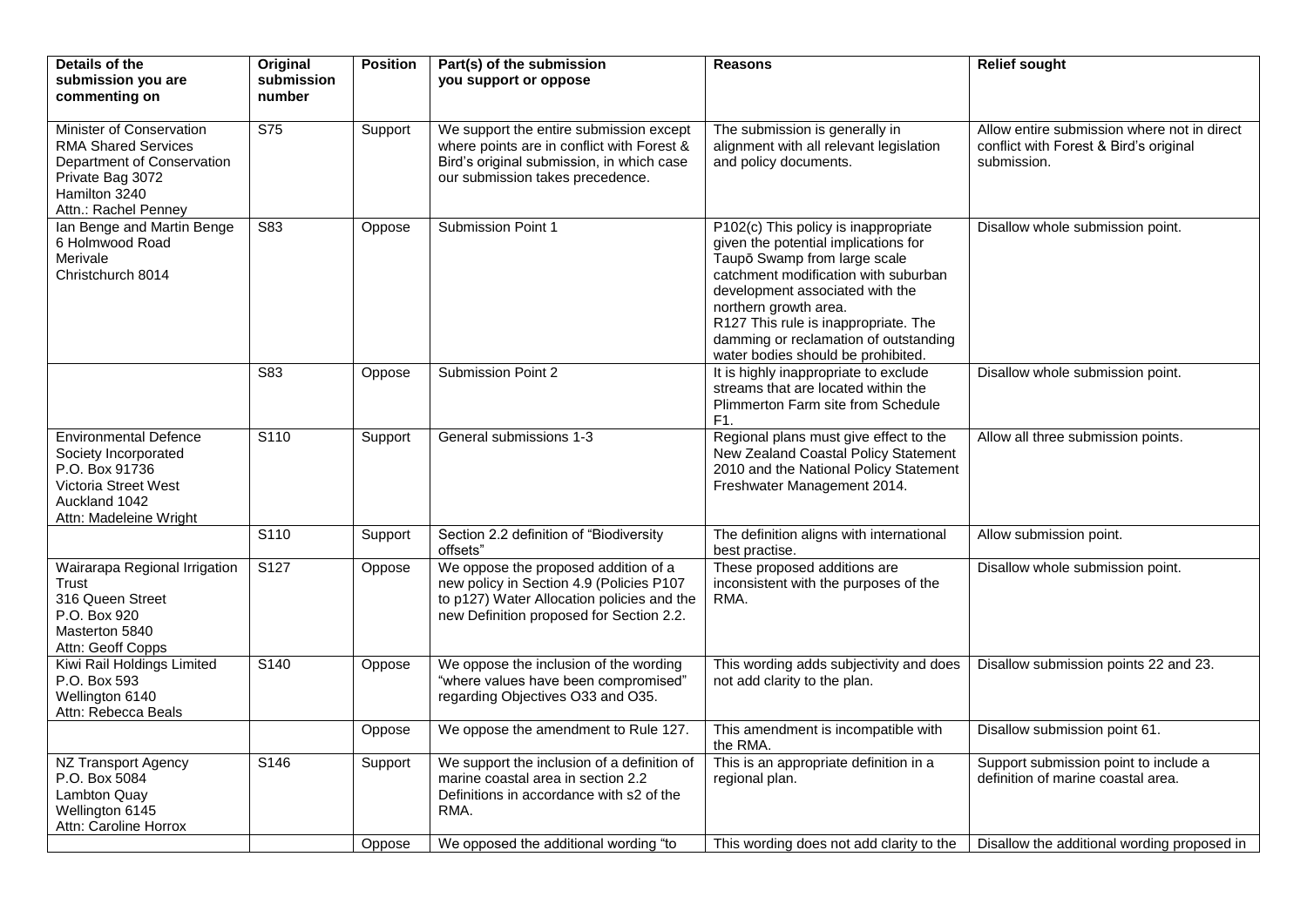|                                                                                                               |                  |         | the extent practicable" in Policy 73, 78,<br>89, 97.                                                                                                                   | plan.                                                                                                                                                                                                                                                                                                                                      | said policies.                                                                                                                      |
|---------------------------------------------------------------------------------------------------------------|------------------|---------|------------------------------------------------------------------------------------------------------------------------------------------------------------------------|--------------------------------------------------------------------------------------------------------------------------------------------------------------------------------------------------------------------------------------------------------------------------------------------------------------------------------------------|-------------------------------------------------------------------------------------------------------------------------------------|
|                                                                                                               |                  | Oppose  | We oppose the proposed rewording of<br>Policy P102: Reclamation or drainage of<br>the beds of lakes and rivers.                                                        | This policy is inappropriate.<br>Insofar as this further submission is<br>inconsistent with our original<br>submission, this further submission<br>takes priority.                                                                                                                                                                         | Disallow whole submission point.                                                                                                    |
|                                                                                                               |                  | Oppose  | We oppose the inclusion of reclamation<br>as a discretionary activity in regard to<br>Rule R107 activities in natural wetlands<br>and significant natural wetlands.    | Reclamation is inconsistent with s6 of<br>the RMA and this clause hasn't been<br>properly considered with regard to the<br>provisions of the NZCPS.                                                                                                                                                                                        | Disallow whole submission point.                                                                                                    |
| Queen Elizabeth II National<br>Trust<br>P.O. Box 3341<br>Level 4<br>138 The Terrace<br>Wellington 6140        | S <sub>157</sub> | Support | We support QEII National Trust's request<br>to have the status of Taupō Swamp<br>Complex elevated from Significant to<br>Outstanding.                                  | The Wildlands report attached to QEII<br>National Trust's submission provides<br>adequate evidence that Taupō Swamp<br>is an Outstanding Wetland.                                                                                                                                                                                          | Include Taupō Swamp Complex in<br>Schedule A3.                                                                                      |
| Porirua City Council<br>P.O. Box 50-218<br>16 Cobham Court<br>Porirua 5240<br>Attn: Harriet Shelton           | S163             | Oppose  | Policy P102: Reclamation or drainage of<br>the beds of lakes and rivers.                                                                                               | This policy is inappropriate given the<br>potential implications for Taupō Swamp<br>from large scale catchment modification<br>with suburban development associated<br>with the northern growth area.<br>Insofar as this further submission is<br>inconsistent with our original<br>submission, this further submission<br>takes priority. | Disallow whole submission point.                                                                                                    |
| Irrigation New Zealand<br>Incorporated<br>P.O. Box 69119<br>Lincoln<br>Christchurch 7640                      | S306             | Oppose  | We oppose this submission in its entirety.                                                                                                                             | The proposed submission is<br>inconsistent with the purposes of the<br>RMA.                                                                                                                                                                                                                                                                | Disallow whole submission.                                                                                                          |
| Fish and Game<br>P.O. Box 1325<br>Palmerston North 4440                                                       | S308             | Support | We support the entire submission except<br>where points are in conflict with Forest &<br>Bird's original submission, in which case<br>our submission takes precedence. | The submission is generally in<br>alignment with all relevant legislation<br>and policy documents.                                                                                                                                                                                                                                         | Allow entire submission where not in direct<br>conflict with Forest & Bird's original<br>submission.                                |
| Dairy NZ and Fonterra Co-<br>operative Group Ltd<br>P.O. Box 10002<br>Wellington 6143<br>Attn: Oliver Parsons | S316             | Oppose  | We oppose this submission in its entirety.                                                                                                                             | The proposed submission is<br>inconsistent with the purposes of the<br>RMA.                                                                                                                                                                                                                                                                | Disallow whole submission.                                                                                                          |
| <b>Federated Farmers of New</b><br>Zealand<br>P.O. Box 715<br>Wellington 6140<br>Attn: Elizabeth McGruddy     | S352             | Oppose  | We oppose the additional wording in the<br>definition of vegetation clearance pg 27.                                                                                   | We consider the words "regenerating<br>scrub" to be subjective.                                                                                                                                                                                                                                                                            | Disallow the additional wording "For the<br>purposes of rule R100" and/or include a<br>further definition for 'Regenerating scrub'. |
|                                                                                                               |                  | Oppose  | We oppose the proposed amendment to<br>O44 to manage land use activities<br>through a non-regulatory programme.                                                        | We consider this to be highly<br>inappropriate and inconsistent with<br>s6(c) of the RMA.                                                                                                                                                                                                                                                  | Disallow whole submission point pertaining<br>to O44.                                                                               |
|                                                                                                               |                  | Oppose  | We oppose the proposed amendment to                                                                                                                                    | This inconsistent with the RMA,                                                                                                                                                                                                                                                                                                            | Disallow whole submission point pertaining                                                                                          |